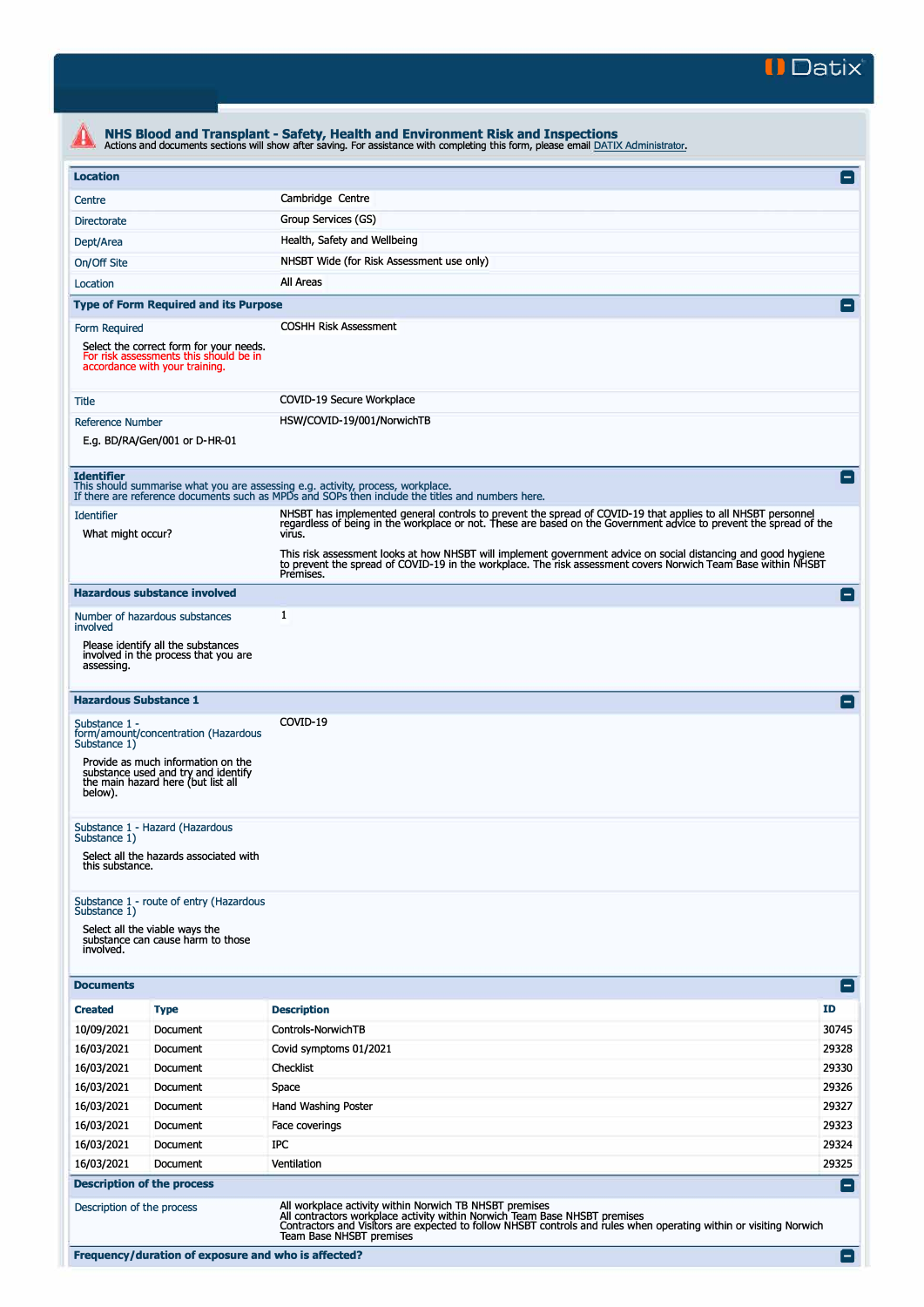Frequency/duration of exposure and who<br>is affected? (Frequency/duration of<br>exposure and who is affected?)

All employees, contractors and visitors can be affected.<br>Believed to be transmitted through;<br>contact with respiratory droplets generated by coughing and sneezing<br>contact with contaminated surfaces<br>aerosol generating proced

Inherent Risk Grading<br>Inherent risk is an evaluation of the damage that could occur assuming there are no controls are in place or there is catastrophic failure of the controls. It is<br>completed for the activity / assessmen

| <b>Inherent Risk</b>                        |                       | Impact                |                |                              |            |              |
|---------------------------------------------|-----------------------|-----------------------|----------------|------------------------------|------------|--------------|
| Red-Extreme                                 | Likelihood            | <b>Negligible</b>     | <b>Minor</b>   | <b>Moderate</b>              | Major      | Catastrophic |
| Orange-High<br>Yellow-Moderate<br>Green-Low | <b>Almost Certain</b> | $\circ$               | $\bullet$      | $\bullet$                    | $\bullet$  | $\bullet$    |
|                                             | Likely                | $\overline{\bigcirc}$ | $\bullet$      | $\bullet$                    | $\bullet$  |              |
|                                             | <b>Possible</b>       | $\bullet$             | $\overline{O}$ | $\bullet$                    | $\bullet$  |              |
|                                             | <b>Unlikely</b>       | $\bullet$             | $\circ$        | $\bigcirc$                   |            |              |
|                                             | Rare                  | $\bullet$             | $\bullet$      | $\bullet$                    | $\bigcirc$ | $\bigcirc$   |
|                                             |                       | Rating (initial): 16  |                | <b>Risk level (initial):</b> |            |              |
|                                             |                       | Extreme               |                |                              |            |              |

e

e

**Controls in place**<br>Best practice is to directly link the controls to the hazards they are reducing and to list them in order of preference according to the hierarchy of control i.e.<br>eliminate, substitute, engineering cont

| Controls in place                                                                                                           |  |
|-----------------------------------------------------------------------------------------------------------------------------|--|
| E.G. "Gloves available to wear YES"<br>For COSHH assessments please<br>consider other controls e.g. Health<br>Surveillance. |  |

## Norwich Team Base.

The additional local controls are summarised below:

The additional local controls are summansed below.<br>
Individuals must;<br>
Individuals must;<br>
• Not report for work if showing any symptoms of COVID-19 symptoms<br>
include high temperature and/or new and continuous cough or a lo

. Avoid contact with someone who is displaying symptoms of coronavirus (COVID-19)

- Avoid use of public transport, when possible.
- Wash hands regularly as per government and NHSBT advice:<br>- Upon entering and prior to leaving a workplace.<br>- Before and after eating or smoking.<br>- After coughing or sneezing.
- 
- 

• Maintain social distancing of 2m from others, whenever possible.<br>- All to adhere to 2 metre social distancing signage

. Implement good respiratory hygiene measures when coughing, sneezing, wiping or blowing nose.

• Take temperature on arrival and use Clinell wipes to clean<br>thermometer thoroughly after use

• Use disposable tissues and dispose of immediately after use into the nearest waste bin or clinical waste bin

· Individuals must also wear an appropriate FFP2 face mask

. When on site, all Visitors / Contractors to sign in and out.

Controls - Norwich Team Base

• Reduce number of staff working in within garage area to maintain social distance guidance - maximum capacity of; with crew cab - 8; without crew cab - 14.

• Reduce number of staff working in within Stores to maintain social distance guidance - maximum capacity of 2

• Reduce number of staff working in office to maintain social distance guidance – maximum capacity of 4

• Reduce number of staff within kitchen / meeting room to maintain social distance guidance – maximum capacity of 4

• Reduce number of staff in middle office to maintain social<br>distance guidance (room with filing cabinets)– maximum capacity<br>of 2

• Reduce number of staff within small, rear office to maintain<br>social distance guidance - maximum capacity of 1

. Where possible, ensure fresh air ventilation at all times

• Ensure all shared touchpoints, inclusive of door handles,<br>printer control panel, keyboards are cleaned on a regular, daily<br>basis.

• Cleaning equipment made available in work areas; i.e. Clinell wipes, hand sanitizers

• Reduced number of meetings, but if held, reduced numbers<br>attending, and strict social distancing must be maintained

• Encourage office-based individuals to work from home, wherever possible

• Workstation layout has been adjusted to accommodate social distancing guidance and avoid face to face working

• Increase ventilation within the shared office areas by opening windows or, leaving the door open.

· Rearrange areas to allow more space between workstations

. Variety of signs to remind staff about social distancing,<br>wearing a face mask, increase ventilation and good hand washing techniques